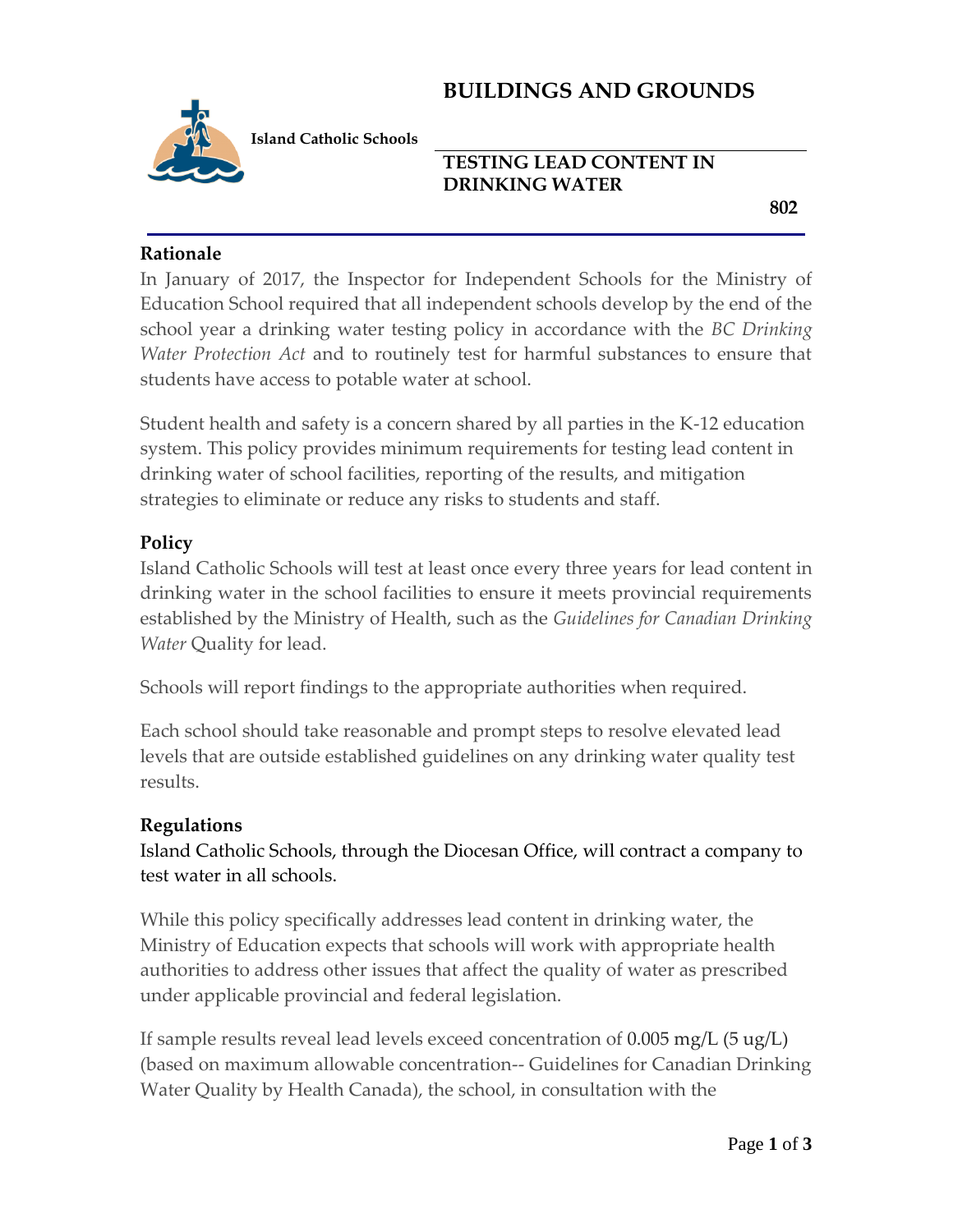# **BUILDINGS AND GROUNDS**



### **TESTING LEAD CONTENT IN DRINKING WATER**

 **802**

appropriate Health Authority, should undertake mitigation strategies which may include:

- 1. Flushing regimes
- 2. Deactivation of water sources and supplemental signage
- 3. Installation of filtration systems
- 4. Plumbing upgrades
- 5. Or other steps that result in reducing the exposure to lead to acceptable levels

### Communication and Reporting Requirements

In the event that testing finds drinking water concentrations of lead at or above the maximum acceptable level, the Independent School Authority must:

- a. immediately inform the Independent Schools Branch of the issue. Ongoing compliance with this policy will be confirmed during monitoring visits and external evaluations.
- b. work collaboratively with the appropriate Health Authority to communicate the results of testing lead content in drinking water to parents, students and staff by describing the following;
	- o rationale for testing lead in drinking water,
	- o identify partnership with the Health Authority to work toward a solution,
	- o state results of sampling,
	- o identify mitigation strategies implemented or being consider by the authority, and
	- provide contact information for the authority and the Regional Health Authority for parents, students and staff to request further information.